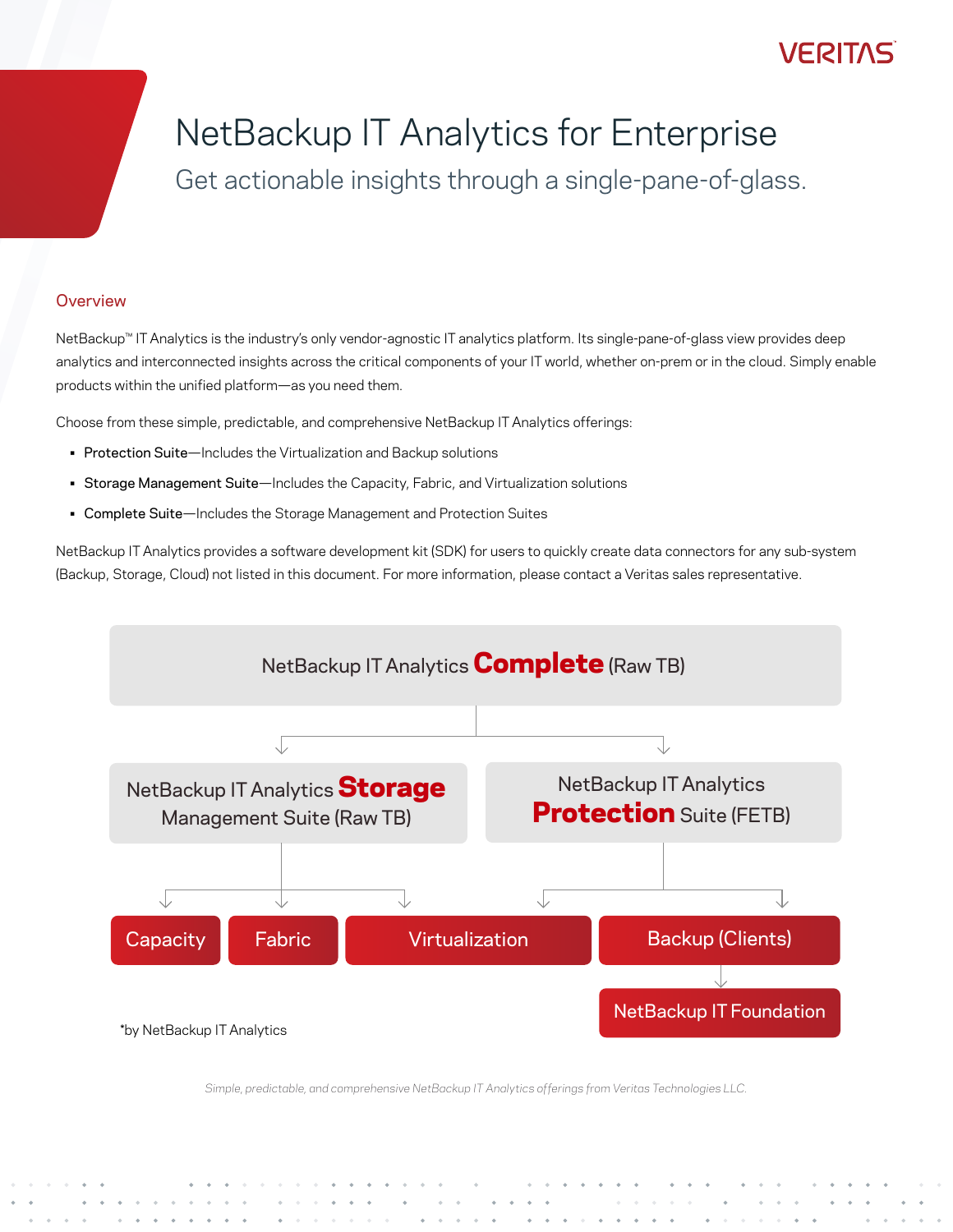| <b>Supported Storage Systems</b> |                                                                                                                                                                                                                                                                                                                                                          |
|----------------------------------|----------------------------------------------------------------------------------------------------------------------------------------------------------------------------------------------------------------------------------------------------------------------------------------------------------------------------------------------------------|
| Dell EMC                         | ECS Object Storage, Unity, Compellent, XtremIO, Isilon, Symmetrix VMAX/VMAXe/DMX Series, VNX Series, CLARiiON<br>CX/AX Series, Celerra, VPLEX, Isilion, OneFS 9.0, Data Domain 7.6, NetWorker 19.4 and 19.5, Avamar 19.4                                                                                                                                 |
| Fujitsu                          | CS 800, 8000, AF, DX<br>Fujitsu Eternus CS8000                                                                                                                                                                                                                                                                                                           |
| Hitachi Vantara                  | Hitachi Content Platform (HCP), Hitachi Virtual Storage Platform (VSP, VSP G Series, VSP F Series), Hitachi NAS (HNAS),<br>Unified Storage Platform V (USP-V), Universal Storage Platform (USP), Hitachi Unified Storage VM (HUS-VM), Hitachi<br>Unified Storage (HUS), Advanced Modular Storage (AMS) 2000 family<br>Hitachi Configuration Manager (CM) |
| <b>HPE</b>                       | 3PAR, P9500 Disk Array, XP20000/XP24000 Disk Array, XP512/XP1024 Disk Array, StorageWorks XP128/<br>XP10000/XP12000 Disk Array, HP P6000 Enterprise Virtual Array (EVA) Systems, HP 6400/8400 Enterprise Virtual<br>Array (EVA), HP 4000 Enterprise Virtual Array (EVA) Family, StorageWorks 200 Storage Virtualization System (SVS200)                  |
| Huawei                           | OceanStor Enterprise Storage                                                                                                                                                                                                                                                                                                                             |
| <b>IBM</b>                       | FlashSystem V9000, Storwize V7000(F), XIV Storage Systems, DS8000 Series, DS6000 Series, DS5000 Series,<br>DS4000 Series, DS3000 Series, N Series, SAN Volume Controller (SVC)<br>IBM Cloud Object Storage, IBM Spectrum Protect Plus - 10.1.6, 10.1.7                                                                                                   |
| <b>INFINIDAT</b>                 | <b>InfiniBox</b>                                                                                                                                                                                                                                                                                                                                         |
| NetApp                           | E-Series, FAS6200 Series, FAS6000 Series, FAS3200 Series, FAS3100 Series, FAS2000 Series, E7900, E5400,<br>E2600, V-Series, Cluster Mode and legacy 7-Mode configurations, Cluster Mode ONTAP, StorageGRID 11.x                                                                                                                                          |
| OpenStack                        | Ceilometer/Nova, Swift                                                                                                                                                                                                                                                                                                                                   |
| Oracle                           | Sun Storage 6000 Array Series, Sun Storage 2500-M2 Array                                                                                                                                                                                                                                                                                                 |
| Pure Storage                     | FlashArray                                                                                                                                                                                                                                                                                                                                               |

 $\mathcal{L}^{\text{max}}$  and  $\mathcal{L}^{\text{max}}$ 

 $\alpha$  ,  $\beta$  ,  $\alpha$  ,  $\alpha$ 

 $\alpha$ 

 $\alpha = \alpha$ 

 $\langle \Phi \rangle$ 

 $\sim$ 

 $\hat{\phi}$ 

 $\Phi^+$ 

 $\lambda$ 

 $\mathcal{L}$ 

 $\sim$ 

 $\bar{\phi}$ 

 $\frac{1}{2}$  ,  $\frac{1}{2}$ 

 $\hat{\mathbf{v}}$ 

 $\hat{\phi}$ 

 $\omega = \omega^2/\omega^2$ 

 $\hat{L}$  ,  $\hat{L}$ 

 $\bar{\psi}$  $\epsilon = \epsilon$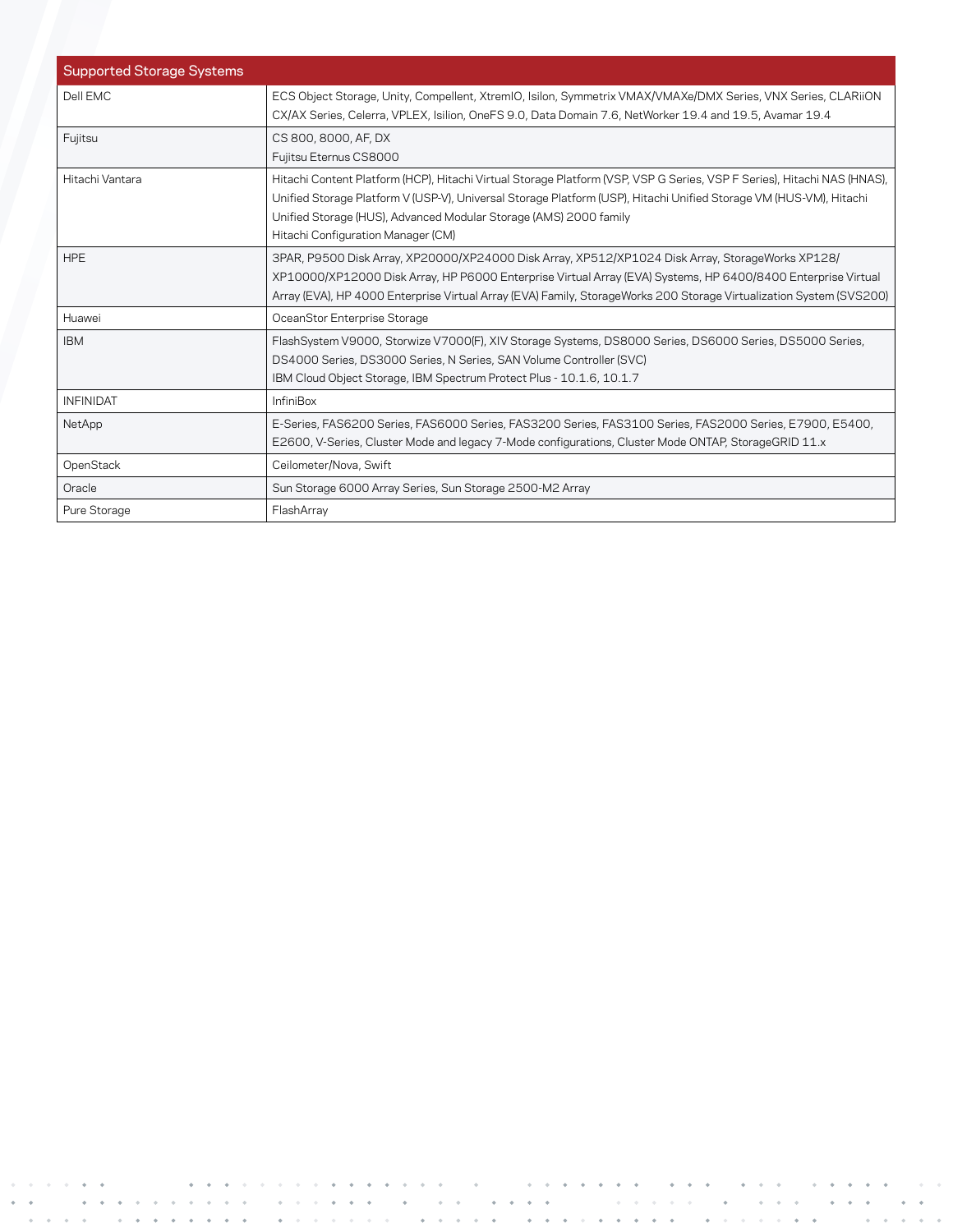| File Analytics - Supported Network Storage Environments |                                                          |  |
|---------------------------------------------------------|----------------------------------------------------------|--|
| <b>CIFS</b>                                             | Any Common Internet File System (CIFS)Mounted Share      |  |
| Linux                                                   | CentOS, Red Hat Enterprise Linux for Servers, SUSE Linux |  |
|                                                         | <b>Enterprise Server</b>                                 |  |
| NetApp                                                  | Data ONTAP, Cluster SnapVault, SnapMirror                |  |
| Unix                                                    | HP HP-UX, IBM AIX, Oracle/Sun Solaris                    |  |
| Windows                                                 | Microsoft Windows Server                                 |  |

|                                |                                   | Capacity Manager - Supported Host Data                                               |  |
|--------------------------------|-----------------------------------|--------------------------------------------------------------------------------------|--|
| <b>Collection Environments</b> |                                   |                                                                                      |  |
| Applications                   | Microsoft Exchange Server         |                                                                                      |  |
|                                | Microsoft SOL Server              |                                                                                      |  |
|                                | Oracle Database                   |                                                                                      |  |
| <b>File Systems</b>            | Linux                             | CentOS, Red Hat Enterprise Linux for Servers,<br><b>SUSE Linux Enterprise Server</b> |  |
|                                | Oracle                            | Automated Storage Manager (ASM)                                                      |  |
|                                | Sun                               | Solaris ZFS                                                                          |  |
|                                | Unix                              | HP HP-UX, IBM AIX JFS & JFS2, Sun Solaris                                            |  |
|                                | Veritas                           | <b>VxFS</b>                                                                          |  |
|                                | Windows                           | Microsoft Windows NTFS                                                               |  |
| Operating                      | Linux                             | CentOS, Red Hat Enterprise Linux for Servers,                                        |  |
| Systems                        |                                   | <b>SUSE Linux Enterprise Server</b>                                                  |  |
|                                | Unix                              | HP HP-UX, IBM AIX, Oracle/Sun Solaris                                                |  |
|                                | Windows                           | Microsoft Windows Server                                                             |  |
| Volume                         | HP HP-UX Logical Volume Manager   |                                                                                      |  |
| Managers                       | IBM AIX Logical Volume Manager    |                                                                                      |  |
|                                | Linux Logical Volume Manager      |                                                                                      |  |
|                                | Oracle/Sun Solaris Volume Manager |                                                                                      |  |
|                                | Veritas Volume Manager            |                                                                                      |  |
| Multi-Pathing/                 | HP HP-UX Logical Volume Manager   |                                                                                      |  |
| Virtualization                 | IBM AIX Logical Volume Manager    |                                                                                      |  |
|                                | Linux Logical Volume Manager      |                                                                                      |  |
|                                | Oracle/Sun Solaris Volume Manager |                                                                                      |  |
|                                |                                   | Veritas Volume Manager                                                               |  |

| Backup Manager - Supported Backup Solutions<br>(Integration with ServiceNow ITSM & ITOM available) |                                |  |
|----------------------------------------------------------------------------------------------------|--------------------------------|--|
| Cohesity                                                                                           | DataProtect                    |  |
| Commvault                                                                                          | Simpana                        |  |
| Dell EMC                                                                                           | Avamar, Data Domain, NetWorker |  |
| HP/MicroFocus                                                                                      | Data Protector                 |  |
| <b>IBM</b>                                                                                         | Spectrum Protect/TSM           |  |
| Microsoft                                                                                          | Azure Backup                   |  |
| Oracle                                                                                             | Recovery Manager (RMAN)        |  |
| Rubrik                                                                                             | Cloud Data Management          |  |
| Veeam                                                                                              | <b>Availability Suite</b>      |  |
| Veritas                                                                                            | Backup Exec, NetBackup         |  |
| <b>NAKIVO</b>                                                                                      | NAKIVO Backup & Replication    |  |
| Keepit                                                                                             | SaaS data Protection           |  |

| <b>Supported Cloud Environments</b> |                                                                                                   |  |
|-------------------------------------|---------------------------------------------------------------------------------------------------|--|
| Amazon Web<br>Services (AWS)        | Amazon Elastic Compute Cloud (EC2), Amazon Simple<br>Storage Service (S3), Amazon Billing Records |  |
| Microsoft Azure                     | Virtual Machine, Disk, Table and Queue Storage,<br>Blob Storage, Azure Gov Cloud                  |  |
| OpenStack                           | Ceilometer/Nova, Swift                                                                            |  |
| <b>IBM</b>                          | <b>CIMOM</b>                                                                                      |  |
| Google Cloud<br>Platform            | 11.0.0.x                                                                                          |  |

| <b>Supported Virtualization Manager Environments</b> |                                                   |  |
|------------------------------------------------------|---------------------------------------------------|--|
| Microsoft                                            | Hyper-V                                           |  |
| <b>VMware</b>                                        | ESX, ESXi, vSphere, Virtual Center (vCenter)      |  |
| <b>VMware</b>                                        | vSAN 6.7 Express Patch 13, ESXi 6.7 Express Patch |  |
| VSAN                                                 |                                                   |  |

| <b>Supported SAN Switches</b> |                                                       |  |
|-------------------------------|-------------------------------------------------------|--|
| <b>Brocade</b>                | Brocade Fibre Channel Switches, DCX Backbones with    |  |
|                               | Fabric OS (FOS)                                       |  |
|                               | Brocade SAN switches                                  |  |
|                               | <b>REST API switches</b>                              |  |
| Cisco                         | MDS 9000 Series Switches and Directors                |  |
|                               | Fabric SAN Switch Support using SNMP/REST - DCNM 11.3 |  |
| Dell EMC                      | Connectrix Switches, Connectrix Directors             |  |

|  |  | <b>Supported Replication Environments</b> |
|--|--|-------------------------------------------|
|--|--|-------------------------------------------|

| NetApp | FlexClone, SnapMirror, SnapVault, |  |
|--------|-----------------------------------|--|
|        | Open Systems Snap Vault (OSSV)    |  |

| Portal  | Supported Operating Systems for NetBackup IT Analytics          |
|---------|-----------------------------------------------------------------|
| Linux   | CentOS x86-64 version, Oracle Enterprise Linux x86-64 version,  |
|         | Red Hat Enterprise Linux for Servers x86-64 version, SUSE Linux |
|         | Enterprise Server x86-64 version                                |
| Windows | Microsoft Windows 2012 Server x86-64 version                    |

Supported Operating Systems Linux **CentOS, Oracle Enterprise Linux, Red Hat Enterprise Linux for** Servers, SUSE Linux Enterprise Server Windows | Microsoft Windows 2012 or 2016 Server x86-64 Supported Web Browsers Linux | Mozilla Firefox MacOS | Apple Safari, Mozilla Firefox

| <b>Windows</b>         | Google Chrome, Microsoft Internet Explorer, Mozilla Firefox |  |
|------------------------|-------------------------------------------------------------|--|
| Unix                   | Mozilla Firefox                                             |  |
|                        |                                                             |  |
| Multi-Language Support |                                                             |  |
| Simplified Chinese     |                                                             |  |
| Japanese               |                                                             |  |
| Korean                 |                                                             |  |

French